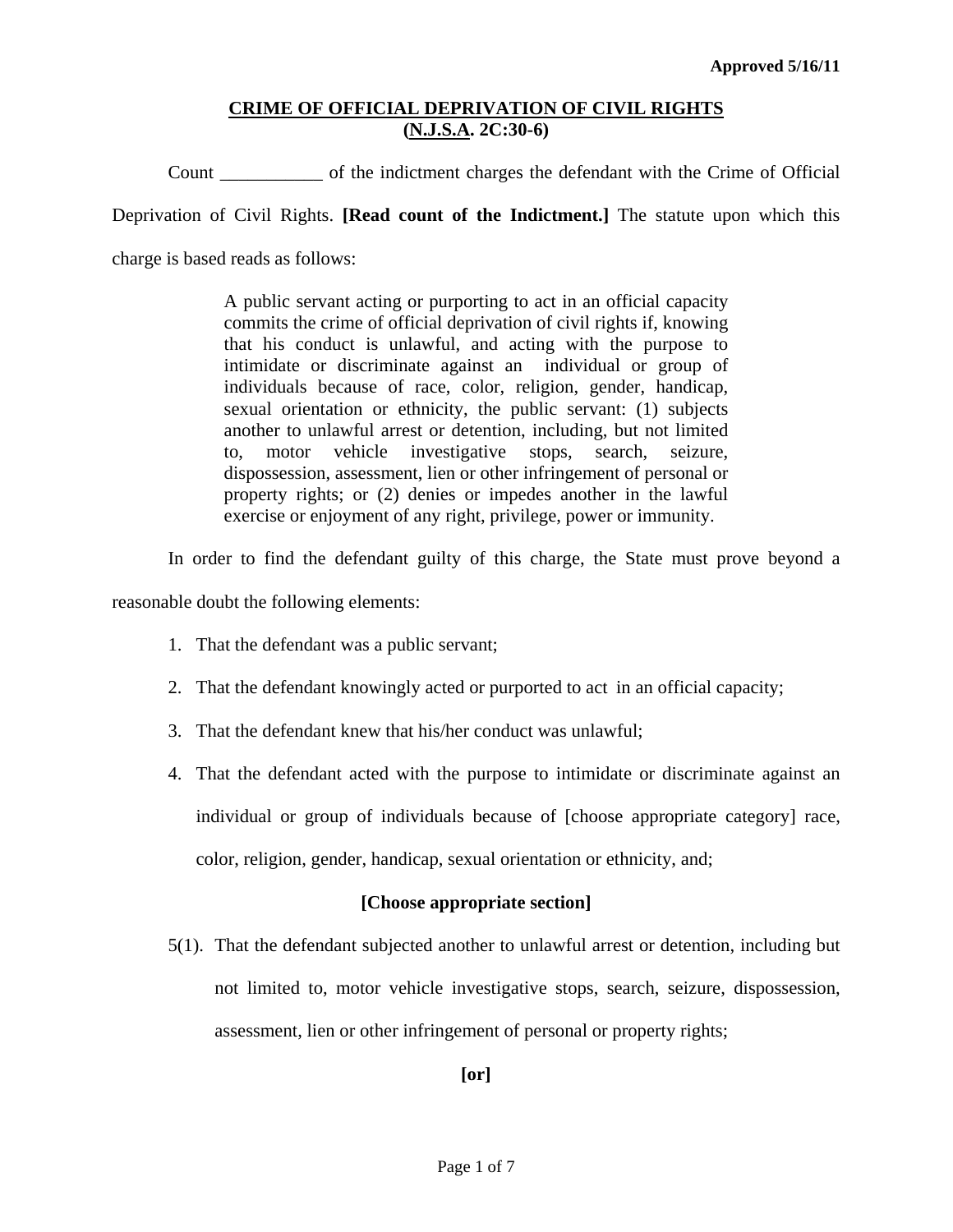5(2). That the defendant denied or impeded another in the lawful exercise or enjoyment of any right, privilege, power or immunity.

#### **[Resume full charge]**

defendant counters as follows: \_\_\_\_\_\_\_\_\_\_\_. The first element the State must prove beyond a reasonable doubt is that the defendant was a public servant at the relevant time(s). A public servant means any officer or employee of government including legislators and judges, and any person participating as juror, advisor, consultant or otherwise, in performing a governmental function, but the term does not include witnesses.<sup>[1](#page-0-0)</sup> Here the State alleges \_\_\_\_\_\_\_\_\_\_. [Charge if the defendant requests:] The

 The second element the State must prove beyond a reasonable doubt is that the defendant knowingly acted or purported to act in an official capacity. The act must relate to the public servant's office.

 The third element the State must prove beyond a reasonable doubt is that the defendant knew his/her conduct was unlawful.

 For purposes of this section, an act is unlawful if it violates the Constitution of the United States, or the Constitution of this State, or if it constitutes a criminal offense under the laws of this State.<sup>[2](#page-1-0)</sup>

 The fourth element the State must prove beyond a reasonable doubt is that the defendant acted with the purpose to intimidate or discriminate against an individual or group of individuals because of [choose appropriate category] race, color, religion, gender<sup>[3](#page-1-1)</sup>, handicap<sup>[4](#page-1-2)</sup>, sexual

 $\overline{a}$ 

<sup>1</sup>  $\frac{N.J.S.A.}{N.I.S.A.}$  2C:27-1g.

N.J.S.A. 2C:30-6e. 3

<span id="page-1-1"></span><span id="page-1-0"></span>The Committee notes that gender identity or expression means having or being perceived as having a gender related identity or expression whether or not stereotypically associated with a person's assigned sex at birth. See N.J.S.A. 2C:16-1g.

<span id="page-1-2"></span>The term 'disability' has replaced the term 'handicap.' See N.J.S.A. 2C:16-1a (the bias intimidation charge specifically defines disability); State v. Dixon, 396 N.J. Super. 329, 338-40 (App. Div. 2007)('disability' has replaced the term 'handicap').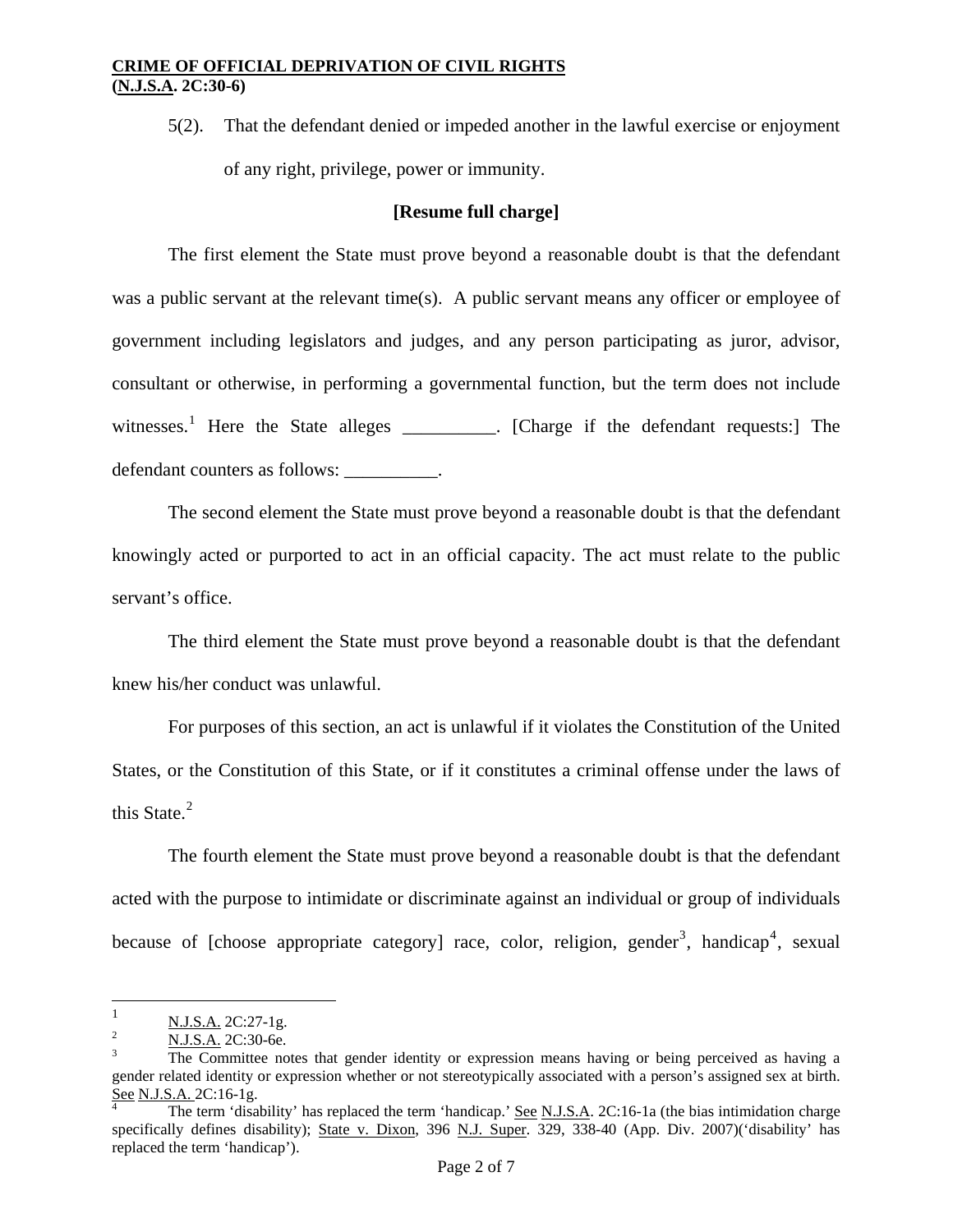orientation or ethnicity. To intimidate means to put another person in fear. [Charge if appropriate]: When the actual victim is one other than the intended victim, it is immaterial that the actual victim was not the intended victim. $5$ 

[If the category includes 'handicap', consider using the following definition of 'disability:'

"Disability" means physical disability, infirmity, malformation or disfigurement which is caused by bodily injury, birth defect or illness including epilepsy and other seizure disorders, and which shall include, but not be limited to, any degree of paralysis, amputation, lack of physical coordination, blindness or visual impediment, deafness or hearing impediment, muteness or speech impediment or physical reliance on a service or guide dog, wheelchair, or other remedial appliance or device, or any mental, psychological, or developmental disability, including autism spectrum disorders, resulting from anatomical, psychological, physiological or neurological conditions which prevents the normal exercise of any bodily or mental functions or is demonstrable, medically or psychologically, by accepted clinical or laboratory diagnostic techniques. "Disability" shall also mean AIDS or HIV infection.<sup>[6](#page-2-0)</sup>

## **[Continue with full charge]**

 A person acts purposely with respect to the nature of his/her conduct or a result of his/her conduct if it is the person's conscious object to engage in conduct of that nature or to cause such a result. A person acts purposely with respect to attendant circumstances if the person is aware of the existence of such circumstances or believes or hopes that they exist. "With purpose," "designed," "with design," or equivalent terms have the same meaning.

A person acts knowingly with respect to the nature of his/her conduct or the attendant circumstances if he/she is aware that his/her conduct is of that nature or that such circumstances exist or if he/she is aware of a high probability of their existence. A person acts knowingly with respect to the result of his/her conduct if he/she is aware that it is practically certain that his/her

 5  $\frac{5}{6}$  See N.J.S.A. 2C:2-3d.

<span id="page-2-1"></span><span id="page-2-0"></span>State v. Dixon, 396 N.J. Super. at 339. See note 4, supra. See also N.J.S.A. 10:5-5q.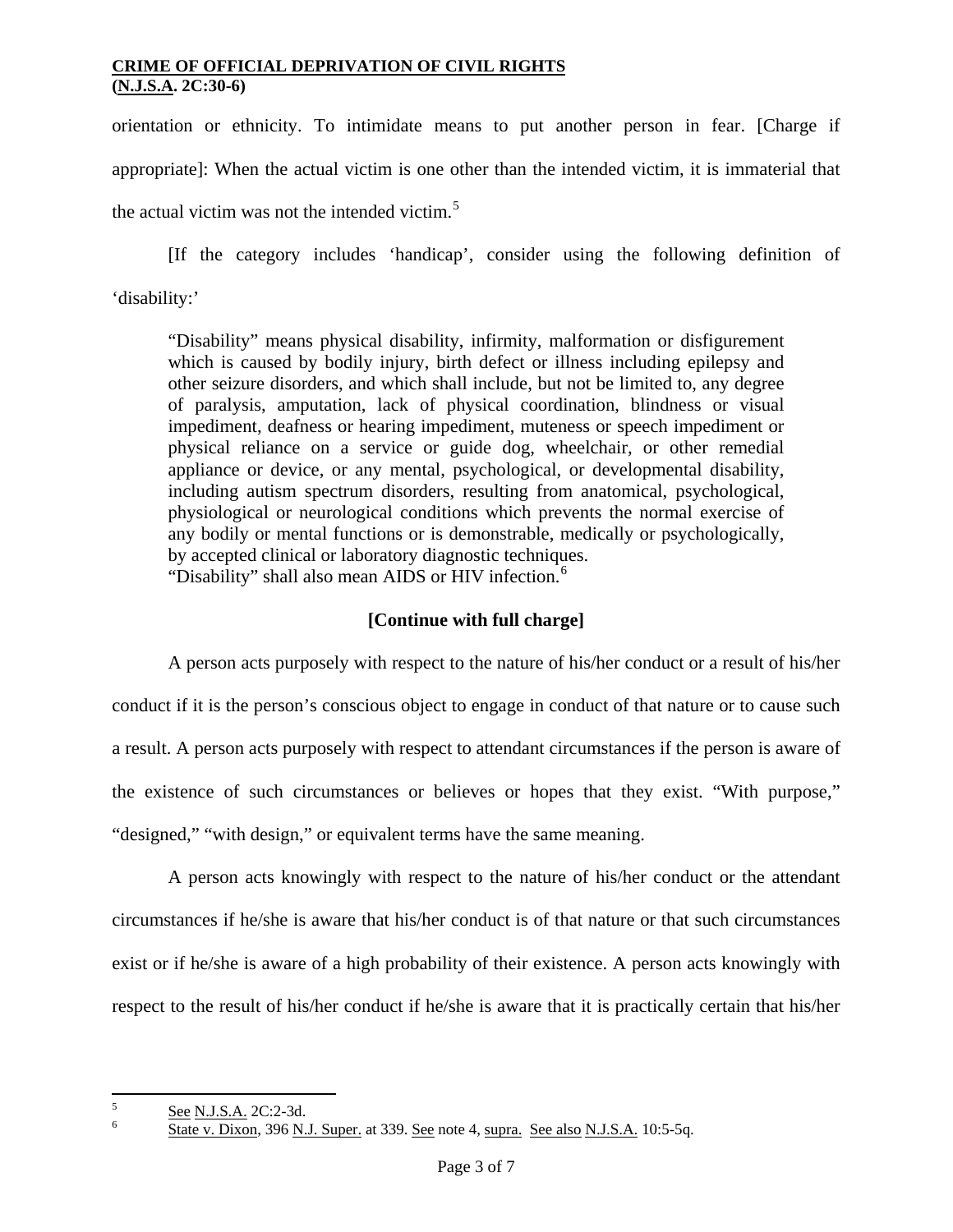conduct will cause such a result. "Knowing," "with knowledge," or equivalent terms have the same meaning.

Purpose and knowledge refer to conditions of the mind. They cannot be seen. Often, they can be determined only by inferences from conduct, words or acts. It is not necessary, for the State to prove the existence of such a mental state by direct evidence such as a statement by the defendant that he/she had a particular purpose or that he/she acted with knowledge when he/she had dominion and control over a particular thing. It is within your power to find that proof of a state of mind has been furnished beyond a reasonable doubt by inferences which may arise from the nature of the acts and the surrounding circumstances. The defendant's conduct and everything done or said by him/her preceding, connected with, and immediately succeeding the alleged acts are among the circumstances to be considered.

## **[Choose appropriate sections]**

 The fifth element the State must prove beyond a reasonable doubt is that the defendant subjected [the victim(s)] to [choose appropriate:] [unlawful arrest] or [detention,] including but not limited to [choose appropriate categories:] [motor vehicle investigative stops,] [search,] [seizure,] [dispossession,] [assessment,] [lien] or [other infringement of personal or property rights].

## **[or]**

 The fifth element the State must prove beyond a reasonable doubt is that the defendant denied or impeded [the victim(s)] in the lawful exercise or enjoyment of any [choose appropriate:] [right,] [privilege,] [power] or [immunity].

#### **[Charge in all cases]**

Here the State alleges \_\_\_\_\_\_. [Charge if the defendant requests:] The defendant counters as follows: \_\_\_\_\_\_\_\_\_\_.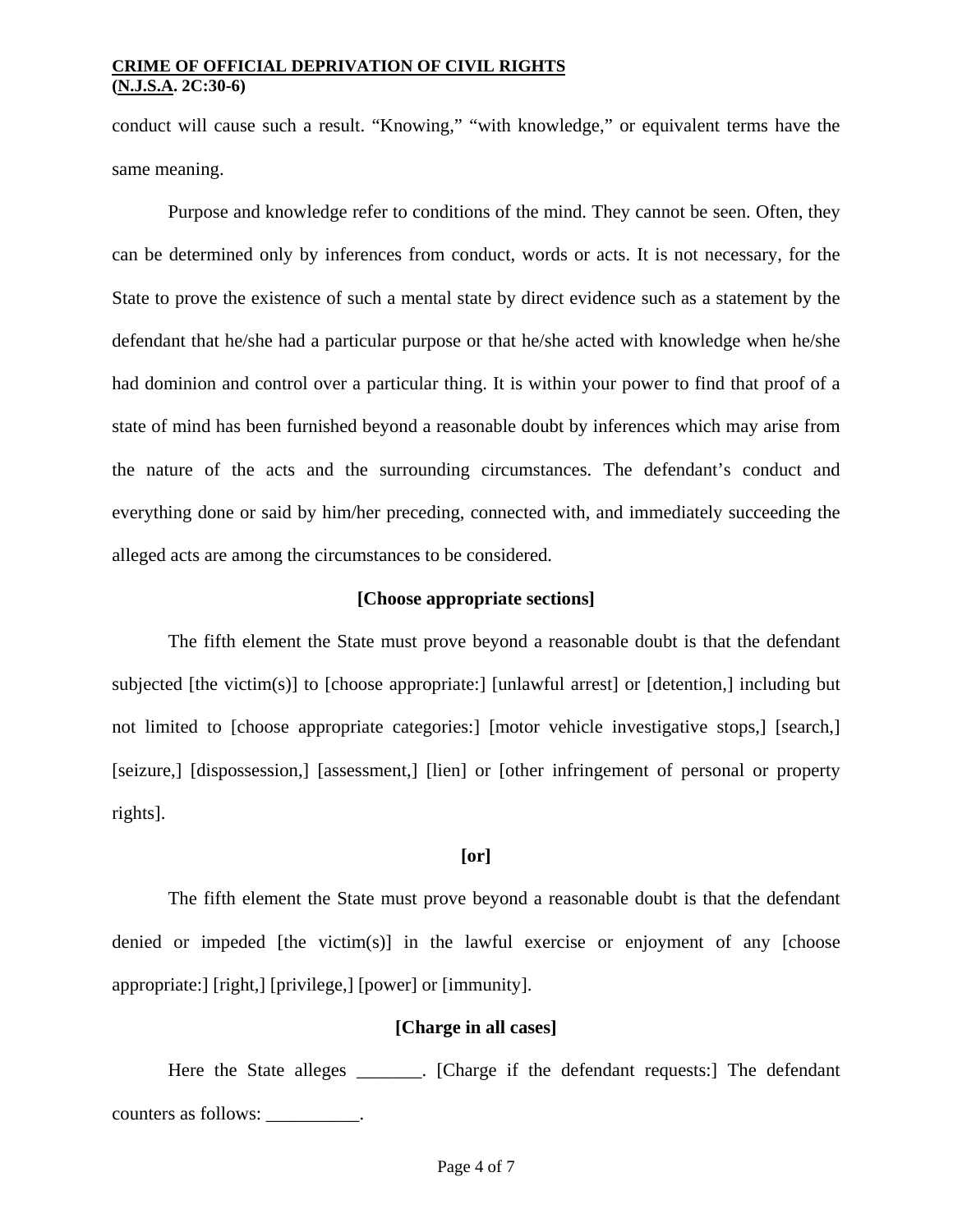## **[Charge where appropriate]**

Proof that a public servant made [choose appropriate:]

- i) a false statement,
- ii) prepared a false report,
- iii) or, if the agency that employs the public servant, the Attorney General or the county prosecutor having supervisory authority over the agency required a report to be prepared, failed to prepare a report concerning the conduct that is the subject of the prosecution,

may give rise to an inference that the actor [the defendant] knew his/her conduct was unlawful.<sup>[7](#page-2-1)</sup>

 An inference is a deduction of fact which may be drawn logically and reasonably from another fact or group of facts established by the evidence. Whether or not the inference relating to [the defendant's] state of mind should be drawn is for you to decide, using your own common sense, knowledge and everyday experience, after you consider whether it is probable, logical, and reasonable to draw such an inference. As judges of the facts, you decide whether the facts and circumstances reflected in the evidence support any inference. You are always free to draw, or to reject, any inference.

 If you decide to draw this particular inference as to the purpose of (the defendant), weigh it in connection with all other evidence that you have seen and heard. Drawing an inference does not reduce or lessen the burden of proof imposed upon the State. The State must prove each element of each offense beyond a reasonable doubt.

## **[Charge in all cases]**

 If you find that the State has failed to prove any of these elements beyond a reasonable doubt, then you must find the defendant not guilty. If, however, you find that the State has

<span id="page-4-0"></span>1

7

N.J.S.A. 2C: 30-6d.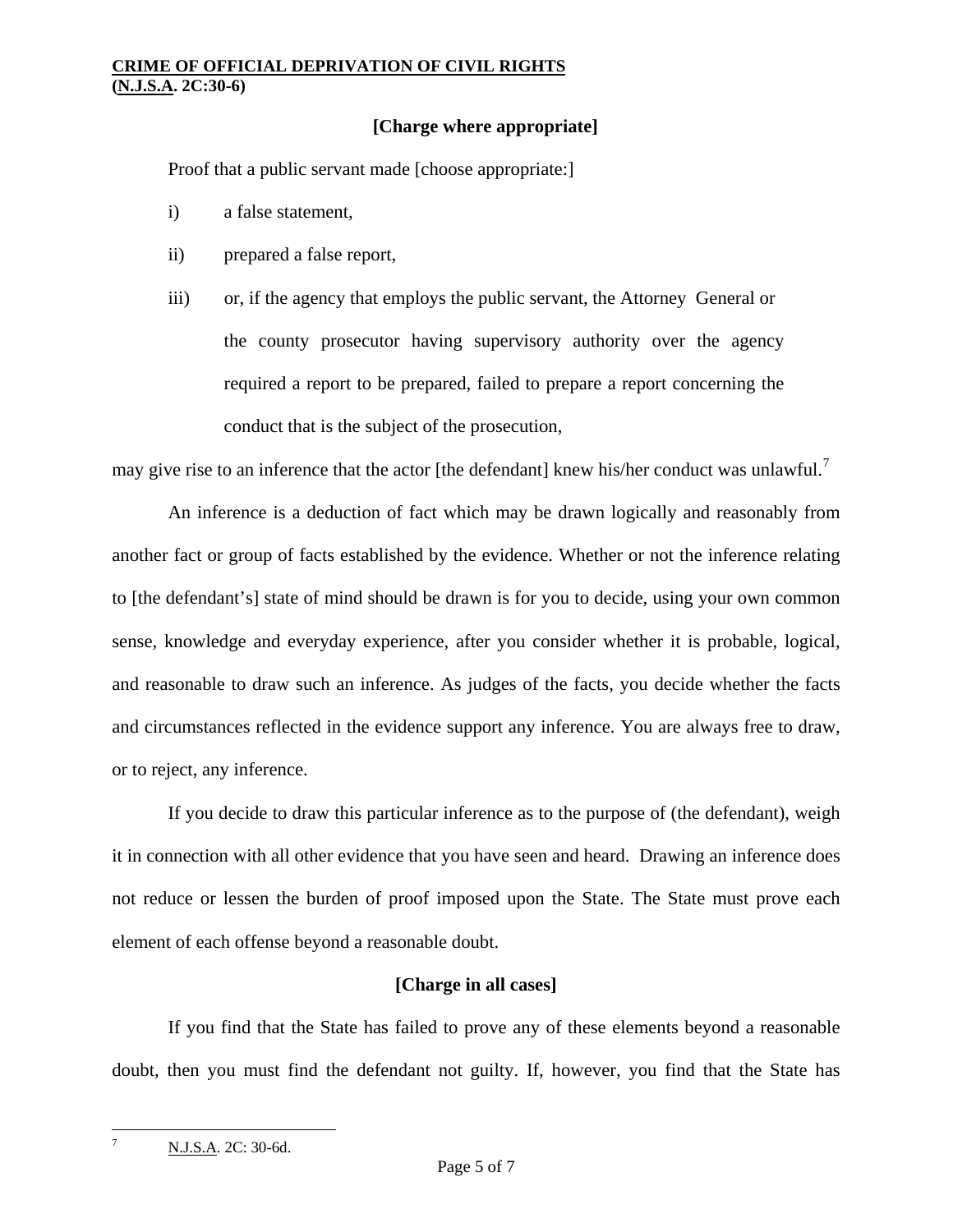proven each and every one of these elements beyond a reasonable doubt, then you must find the defendant guilty.

## **[If the State charges a crime of the second degree, charge the following] [N.J.S.A. 2C:30-6b(2) - second degree]**

 Furthermore, if you find that the State has proven the defendant guilty of the Crime of Official Deprivation of Civil Rights, you must then consider if bodily injury resulted from depriving a person of a right or privilege in violation of this section. A section of the statutes provides that the Crime of Official Deprivation of Civil Rights is a crime of the third degree. However, if the State proves two additional elements beyond a reasonable doubt then the crime is one of second degree.

 First, the State must prove beyond a reasonable doubt that the victim suffered bodily injury.

Bodily injury means physical pain, illness or any impairment of physical condition.<sup>[8](#page-4-0)</sup>

 Second, the State must prove beyond a reasonable doubt that the bodily injury suffered by the victim resulted from depriving the victim of a right or a privilege.<sup>[9](#page-5-0)</sup>

 If the State has proven each of these two additional elements of this crime beyond a reasonable doubt, then you must find the defendant guilty of the second-degree Crime of Official Deprivation of Civil Rights. If, on the other hand, the State has failed to prove either of these two additional elements beyond a reasonable doubt, then you must find the defendant not guilty of the second-degree Crime of Official Deprivation of Civil Rights but guilty of third-degree Official Deprivation of Civil Rights.

**[Or]** 

# **[If the State charges a crime of the first-degree, charge the following] [N.J.S.A. 2C:30-6c - First Degree]**

<span id="page-5-1"></span> $\overline{a}$ 

<sup>8</sup> N.J.S.A. 2C:11-1(a).

<span id="page-5-0"></span>If causation is an issue, charge pursuant to N.J.S.A. 2C:2-3.